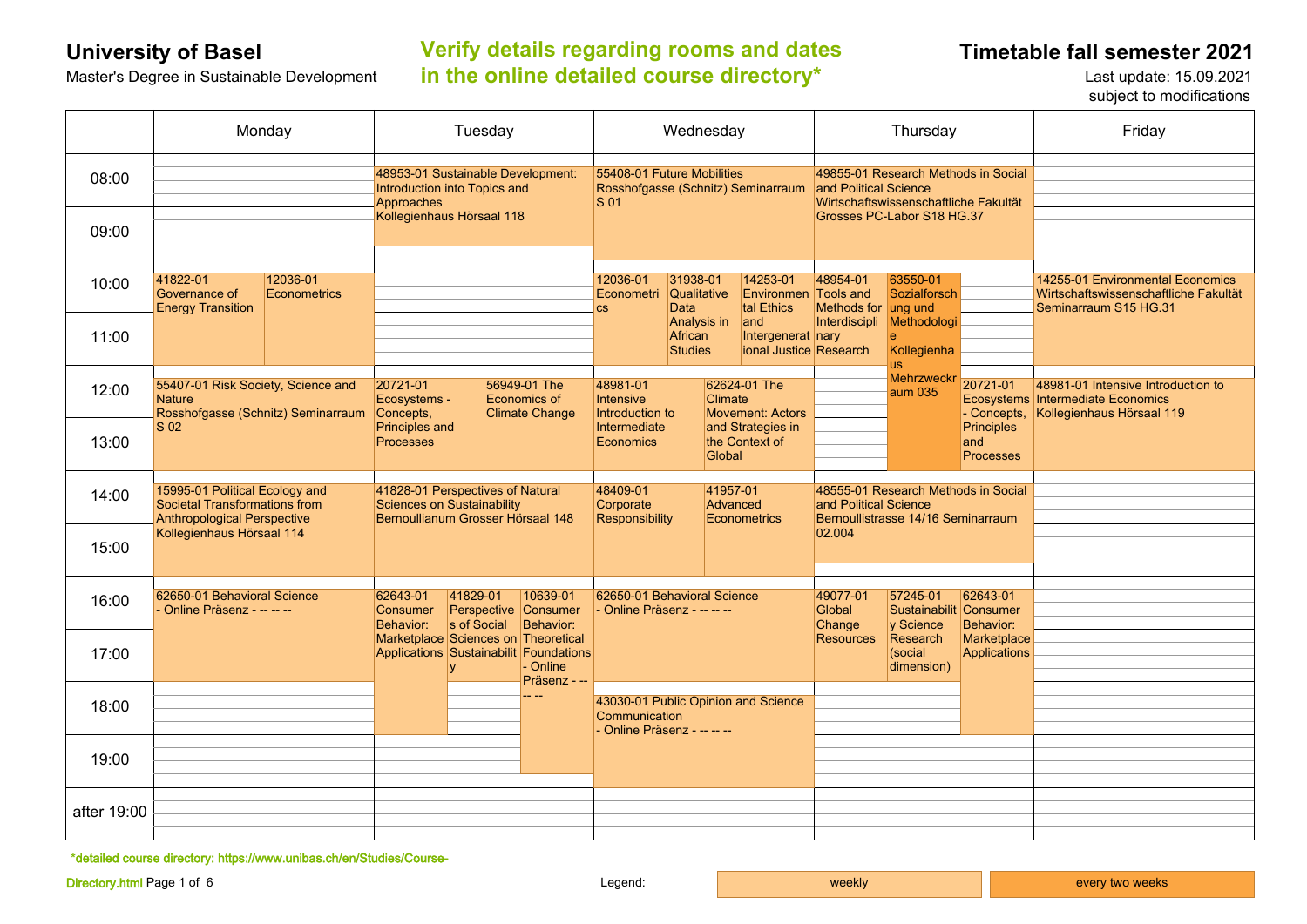## **University of Basel Timetable fall semester 2021**

Master's Degree in Sustainable Development **Verify details regarding rooms and dates in the detailed course directory: https://www.unibas.ch/en/Studies/Course-Directory.html**

#### **10637-01 Lecture: Internationale Politische Ökonomie (not displayed in timetable)**

Mo 09:00-17:30 Wirtschaftswissenschaftliche Fakultät, Auditorium Interval: Block Die Veranstaltung ist als Präsenzveranstaltung geplant, falls nötig wird sie in hybrider Form, d.h. mit gleichzeitigem Livestream oder im Online-Präsenz-Format angeboten.

Lecturer(s): Carsten Hefeker

#### **10639-01 Colloquium: Consumer Behavior: Theoretical Foundations**

Tu 16:15-19:45 - Online Präsenz - Interval: weekly If the pandemic situation allows an in-class teaching, the course eventually will be taught in-class. Lecturer(s): Joshua Klayman

#### **12036-01 Lecture: Econometrics**

Mo 10:15-12:00 Biozentrum Neubau, Maurice E. Müller Saal U1.111 We 10:15-12:00 Chemie, Organische, Grosser Hörsaal OC Interval: weekly The course is planned as an in-class course, if necessary it will be offered in hybrid form, i.e. with a simultaneous livestream or as an online presence course. Lecturer(s): Andrea Ghisletta, Kurt Schmidheiny

#### **14253-01 Seminar: Environmental Ethics and Intergenerational Justice**

We 10:15-12:00 Vesalianum Seiteneingang, Grosser Hörsaal (EO.16) Interval: weekly Lecturer(s): Barbara Schmitz

#### **14255-01 Lecture: Environmental Economics**

Fr 10:15-12:00 Wirtschaftswissenschaftliche Fakultät, Seminarraum S15 HG.31 Interval: weekly The course is planned as an in-class course, if necessary it will be offered in hybrid form, i.e. with a simultaneous livestream or as an online presence course. Lecturer(s): Frank Christian Krysiak

### **15995-01 Seminar: Political Ecology and Societal Transformations from Anthropological Perspective**

Mo 14:15-16:00 Kollegienhaus, Hörsaal 114 Interval: weekly Lecturer(s): Piet Van Eeuwijk

### **20721-01 Lecture with practical courses: Ecosystems - Concepts, Principles and Processes**

Tu 12:15-14:00 Kollegienhaus, Hörsaal 102 Th 12:15-14:00 Vesalianum Seiteneingang, Grosser Hörsaal (EO.16) Interval: weekly Lecturer(s): Gabriel Erni Cassola, Joschka Wiegleb

#### **25635-01 Lecture with practical courses: Transformation of Energy Systems to Renewable Energy Flows 2010-2050 (not displayed in timetable)**

Fr 08:15-12:00 Bernoullistrasse 30/32, Hörsaal 223 Interval: irregular Lecturer(s): Rudolf Rechsteiner

### **31938-01 Seminar: Qualitative Data Analysis in African Studies**

We 10:15-12:00 Rheinsprung 21, Seminarraum 00.004 Interval: weekly Lecturer(s): Elisio Macamo

**34505-01 Lecture: Environmental Law and Public Policy. Risk and Regulation (not displayed in timetable)**

last update: 15.09.2021 subject to modifications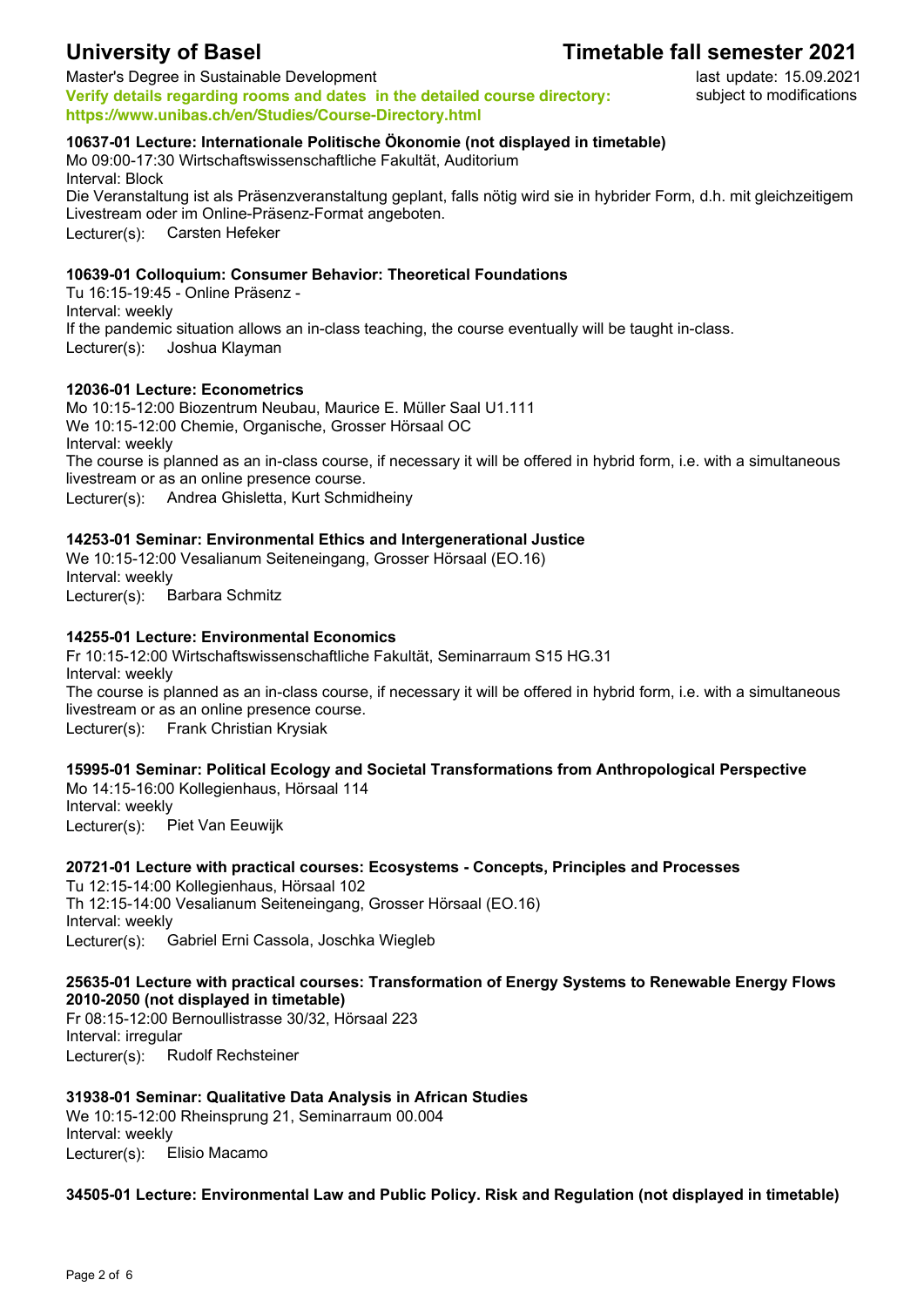# **University of Basel**

# **Timetable fall semester 2021**

Master's Degree in Sustainable Development **Verify details regarding rooms and dates in the detailed course directory: https://www.unibas.ch/en/Studies/Course-Directory.html**

last update: 15.09.2021 subject to modifications

Mo 14:00-16:30 - Online Präsenz - Interval: Block Lecturer(s): John Wargo

#### **41821-01 Lecture with practical courses: Ecological Sustainability Aspects of Climate Change (not displayed in timetable)**

We 14:15-18:00 Kollegienhaus, Seminarraum 103 Interval: irregular Schedule: 22.09.21: 14.15 - 17.00h; 29.09.21, 06.10.21,13.10.21, 20.10.21, 27.10.21 and 03.11.21: 14.15 - 18h; 17.11.21: 14.15 bis 16.00h (final assessment) Lecturer(s): Dirk Schindler

### **41822-01 Seminar: Governance of Energy Transition**

Mo 10:15-12:00 Rosshofgasse (Schnitz), Seminarraum S 02 Interval: weekly Lecturer(s): Annika Sohre

### **41828-01 Lecture with practical courses: Perspectives of Natural Sciences on Sustainability**

Tu 14:15-16:00 Bernoullianum, Grosser Hörsaal 148 Interval: weekly Kick-off (togehter with lecture 41829): 21.09.21: 14.15- 17.45 pm. Room tba. Lecturer(s): Patricia Holm

#### **41829-01 Lecture with practical courses: Perspectives of Social Sciences on Sustainability**

Tu 16:15-18:00 Biozentrum Neubau, Hörsaal U1.131 Interval: weekly Kick-off (together with lecture 41828): 21.09.21: 14.15- 17.45 pm. Room tba. Lecturer(s): Rony Emmenegger

#### **41904-01 Lecture: Industrial Organization (not displayed in timetable)**

Interval: weekly The course is taught purely digital, i.e. no fixed timeslots. Lecturer(s): Catherine Roux

#### **41957-01 Lecture: Advanced Econometrics**

We 14:15-16:00 Wirtschaftswissenschaftliche Fakultät, Seminarraum S14 HG.32 Interval: weekly The course is planned as an in-class course, if necessary it will be offered in hybrid form, i.e. with a simultaneous livestream or as an online presence course. Lecturer(s): Kurt Schmidheiny

#### **43030-01 Lecture: Public Opinion and Science Communication**

We 18:15-20:00 - Online Präsenz - Interval: weekly Lecturer(s): Aya Kachi

#### **48409-01 Colloquium: Corporate Responsibility**

We 14:15-16:00 Wirtschaftswissenschaftliche Fakultät, Auditorium Interval: weekly The course is planned as an in-class course, if necessary it will be offered in hybrid form, i.e. with a simultaneous livestream or as an online presence course. Lecturer(s): Georg von Schnurbein

#### **48555-01 Seminar: Research Methods in Social and Political Science**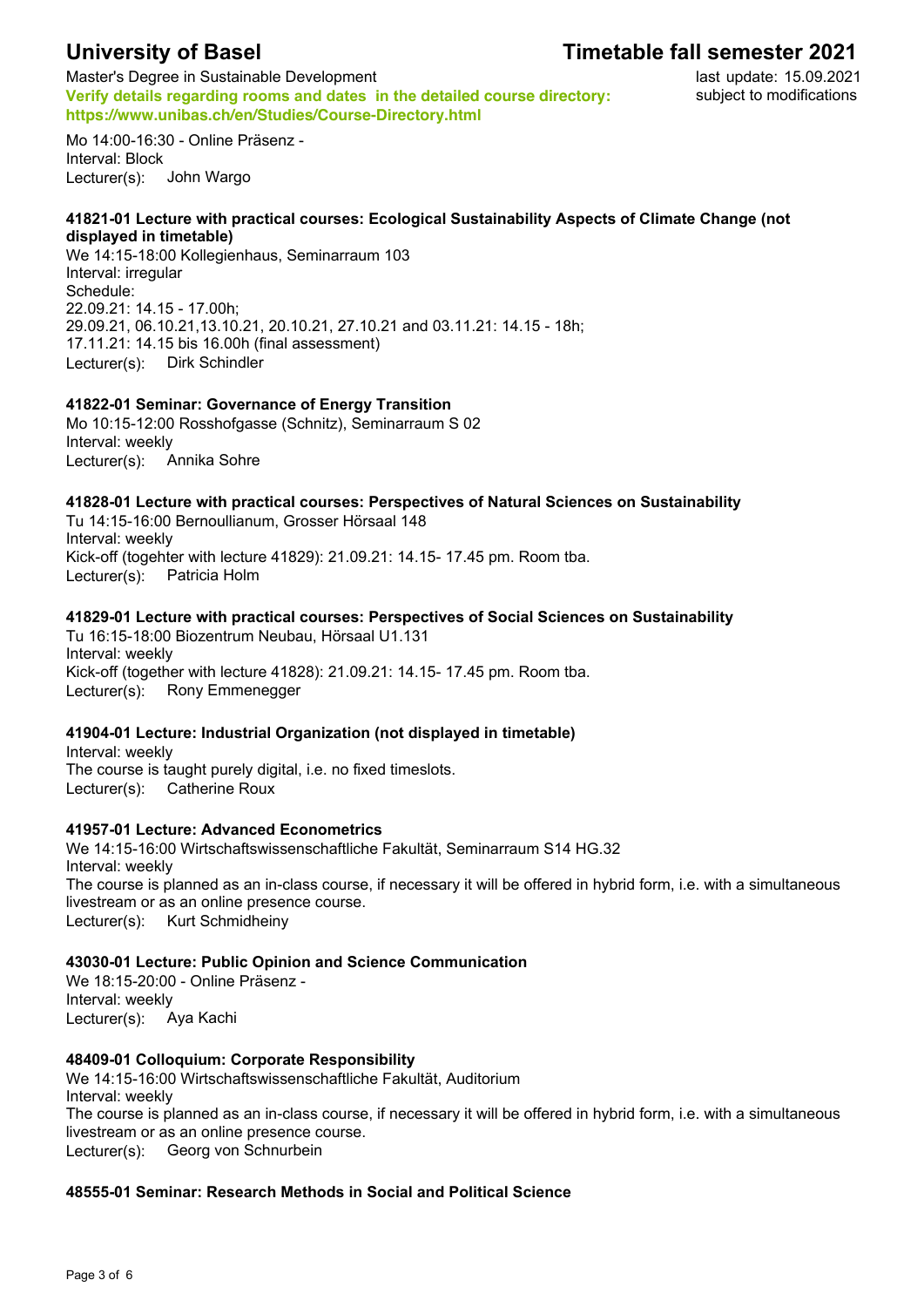# **University of Basel**

## **Timetable fall semester 2021**

Master's Degree in Sustainable Development **Verify details regarding rooms and dates in the detailed course directory: https://www.unibas.ch/en/Studies/Course-Directory.html**

last update: 15.09.2021 subject to modifications

Th 14:15-15:45 Bernoullistrasse 14/16, Seminarraum 02.004 Interval: weekly Lecturer(s): Daniel Höhmann

#### **48953-01 Core lecture: Sustainable Development: Introduction into Topics and Approaches**

Tu 08:15-09:45 Kollegienhaus, Hörsaal 118 Interval: weekly Lecturer(s): Paul Burger, Patricia Holm, Frank Christian Krysiak

#### **48954-01 Core lecture: Tools and Methods for Interdisciplinary Research**

Th 10:15-12:00 Kollegienhaus, Hörsaal 120 Interval: weekly Lecturer(s): Marius Christen

#### **48981-01 Lecture: Intensive Introduction to Intermediate Economics**

We 12:15-14:00 Kollegienhaus, Seminarraum 103 Fr 12:15-14:00 Kollegienhaus, Hörsaal 119 Interval: weekly The course will be taught as an in-class course in hybrid form, i.e. with a simultaneous livestream. Lecturer(s): Dragan Ilic

#### **49077-01 Lecture with practical courses: Global Change Resources**

Th 16:15-18:00 Kollegienhaus, Hörsaal 117 Interval: weekly Lecturer(s): Miriam Simone Andres

#### **49078-01 Course: Research Design Master's Thesis (not displayed in timetable)**

Mo 08:15-10:00 - Online Präsenz - Interval: irregular Teaching 08.15-10.00h on the following dates: 20.09.21 (plenary); 04.10.21 (in groups); 25.10.21 (plenary); and 22.11.21 (plenary). Lecturer(s): Paul Burger, Patricia Holm, Frank Christian Krysiak

#### **49855-01 Tutorial: Research Methods in Social and Political Science**

Th 08:15-10:00 Wirtschaftswissenschaftliche Fakultät, Grosses PC-Labor S18 HG.37 Interval: weekly Lecturer(s): Daniel Höhmann

#### **49855-02 Tutorial: Research Methods in Social and Political (not displayed in timetable)**

Lecturer(s): Daniel Höhmann

**50399-01 Colloquium: Introduction to Ongoing MSD Master's Thesis (not displayed in timetable)** Fr 14:15-19:00 - Online Präsenz - Interval: irregular Schedule (duration depends on the number of presentations, usually until late afternoon): 01.10.21 and 05.11.21: starts at 14.15h; 17.12.21: starts at 09.15h. Lecturer(s): Paul Burger, Patricia Holm, Frank Christian Krysiak

### **52317-01 Colloquium: Presentation of Concepts of MSD Master's Thesis (not displayed in timetable)** Fr 14:15-19:00 - Online Präsenz -

Interval: irregular Schedule (duration depends on the number of presentations, usually until late afternoon): 01.10.21 and 05.11.21: starts at 14.15h; 17.12.21: starts at 09.15h. Lecturer(s): Paul Burger, Patricia Holm, Frank Christian Krysiak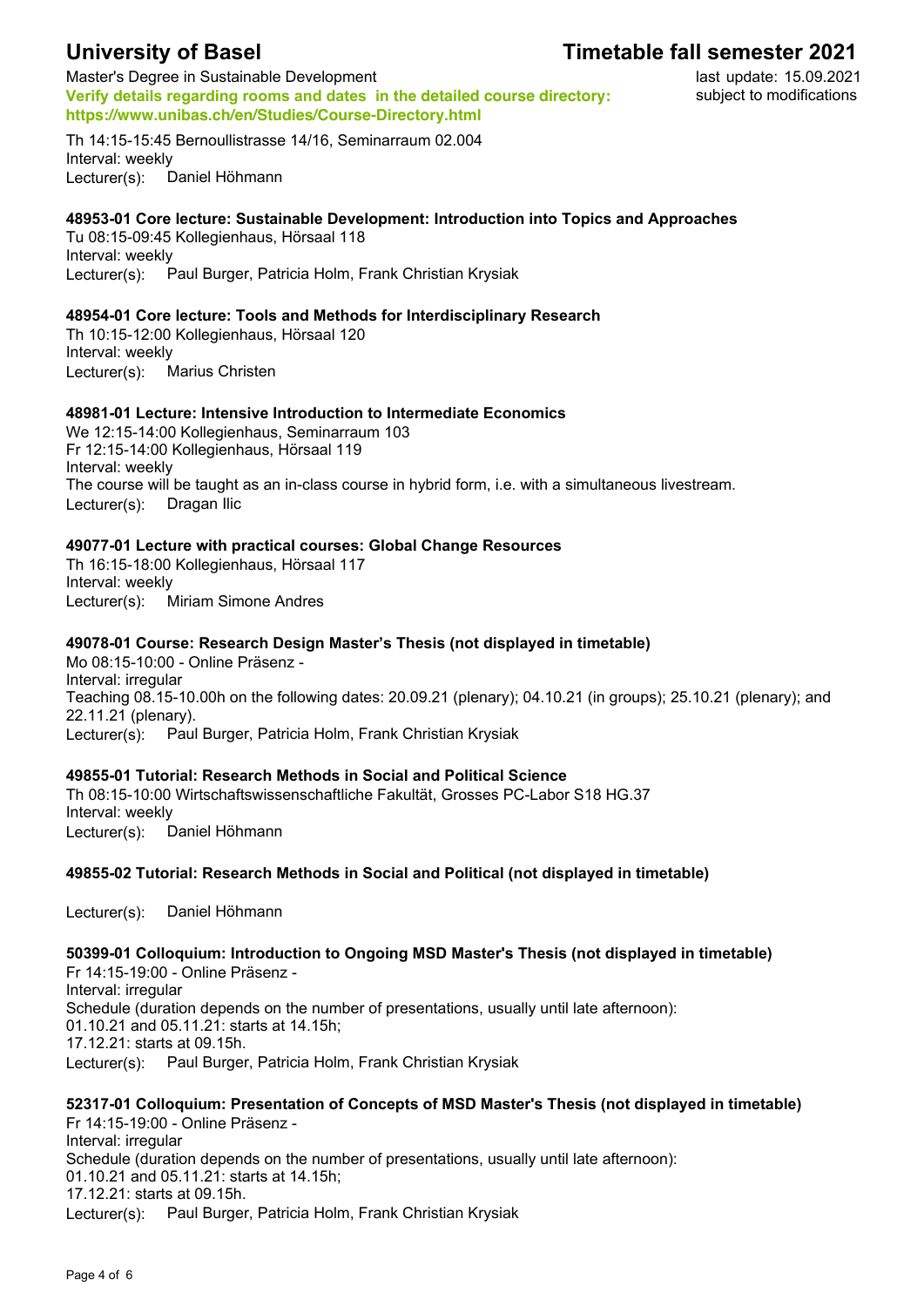## **University of Basel Timetable fall semester 2021**

Master's Degree in Sustainable Development **Verify details regarding rooms and dates in the detailed course directory: https://www.unibas.ch/en/Studies/Course-Directory.html**

last update: 15.09.2021 subject to modifications

#### **53982-01 Colloquium: Presentation of Results of MSD Master's Thesis (not displayed in timetable)**

Fr 14:15-19:00 - Online Präsenz - Interval: irregular Schedule (duration depends on the number of presentations, usually until late afternoon): 01.10.21 and 05.11.21: starts at 14.15h; 17.12.21: starts at 09.15h. Lecturer(s): Paul Burger, Patricia Holm, Frank Christian Krysiak

#### **55407-01 Seminar: Risk Society, Science and Nature**

Mo 12:15-14:00 Rosshofgasse (Schnitz), Seminarraum S 02 Interval: weekly Lecturer(s): Rony Emmenegger

#### **55408-01 Seminar: Future Mobilities**

We 08:15-10:00 Rosshofgasse (Schnitz), Seminarraum S 01 Interval: weekly Lecturer(s): Paul Burger

#### **56949-01 Colloquium: The Economics of Climate Change**

Tu 12:15-14:00 Wirtschaftswissenschaftliche Fakultät, Seminarraum S15 HG.31 Interval: weekly Lecturer(s): Rebecca Lordan-Perret

#### **57245-01 Colloquium: Sustainability Science Research (social dimension)**

Th 16:15-18:00 Rheinsprung 21, Seminarraum 00.004 Interval: weekly Seminarraum 00.004 Lecturer(s): Paul Burger, Rony Emmenegger

#### **62246-01 Course: Sustainability in Practice (not displayed in timetable)**

Fr 14:15-17:00 Kollegienhaus, Hörsaal 114 Interval: irregular on-site meetings at Unibas: 24.09.21 & 19.11.21: 14.15- 17.00h; on-site visits of institutions/organizations: 15.10.21; 22.10.21; 29.10.21 and 12.11.21: in the afternoon, start at aprox. 14.00h. Lecturer(s): Paul Burger, Patricia Holm, Frank Christian Krysiak

#### **62247-01 Colloquium: MSD Life Science (not displayed in timetable)**

Tu 16:15-17:00 - Online Präsenz - Interval: irregular Lecturer(s): Patricia Holm, Joschka Wiegleb

**62624-01 Seminar: The Climate Movement: Actors and Strategies in the Context of Global Governance** We 12:15-14:00 Soziologie, Hörsaal 215 Interval: weekly Lecturer(s): Basil Bornemann

#### **62643-01 Colloquium: Consumer Behavior: Marketplace Applications**

Tu 16:15-19:00 Wirtschaftswissenschaftliche Fakultät, Seminarraum S15 HG.31 Th 16:15-19:00 Wirtschaftswissenschaftliche Fakultät, Seminarraum S15 HG.31 Interval: weekly The course is planned as an in-class course, if necessary it will be offered in hybrid form, i.e. with a simultaneous livestream or as an online presence course. Lecturer(s): Juliano Laran

#### **62650-01 Lecture: Behavioral Science**

Mo 16:15-18:00 - Online Präsenz -